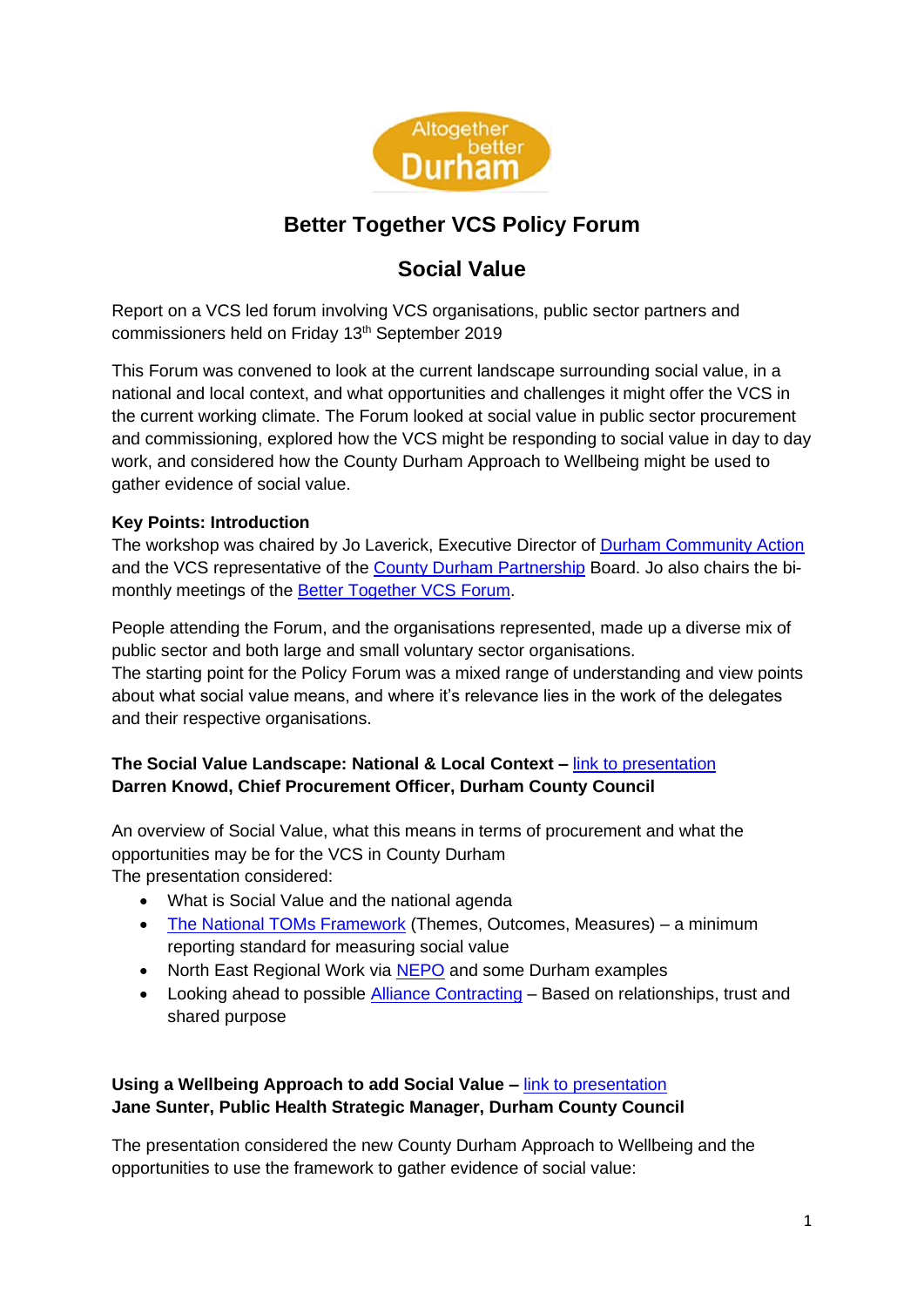- An approach based on three components and six principles
	- o Informed by evidence and local conversations
	- o Built around people and place (Principles 1-3)
	- o Supported by systems (principles 4-6)
- Applying the principles will help provide an evidence base which may be used in future Alliance Contracting within Adults and Health Commissioning

#### **Evidencing & Developing Social Value - A VCS Perspective – [link to presentation](https://www.durhamcommunityaction.org.uk/public/dca/www/uploads/files/Evidencing%20&%20Developing%20Social%20Value%20-%20A%20VCS%20Perspective.pptx) Cat Miller, Services Manager, Alzheimer's Society**

A presentation from a VCS Provider perspective outlined how their organisational values and behaviours framework is embedded in all they do and how this links to social value:

- Reduces impact on statutory services
- Positive impact on the local economy
- Strengthening of community based support and resources

#### **Roundtable Discussion**

Participants were asked to consider three questions. Key messages are summarised below:

#### **1. What Corporate Social Value outcomes would best benefit your organisation and beneficiaries?**

- Money/donations/ Sponsorship (opportunity to raise company profile)
- Pro-bono Support
	- o Donations of Volunteer time
	- o Professional Expertise HR, Finance, Governance, Bid-writing
	- o Trustees for Boards
	- o Goods Equipment
	- o Facilities office space/meeting venues
- Donations to food banks, although rather they didn't exist
- Campaigning for social justice [powerful people using their influence]
- Employment of local people with progression/promotion route
- Providing opportunities for work placements/education/training
- Purchasing locally
- Businesses understand/become more aware of social issues e.g. financial problems, Carers, Domestic Violence etc of their staff leading to appropriate referrals/policy development
- Social Value Portal: "I can give ....." Idea/corporate offers Needs someone to perform coordination function – vetting/assurances

#### **2. How can VCS organisations be supported to demonstrate impact and social value outcomes for commissioners?**

- Expertise and tools
- Peer learning network or support
- Infrastructure support critical friend offer advice on keeping it real
- How to prove need for face to face services Demonstrate concrete examples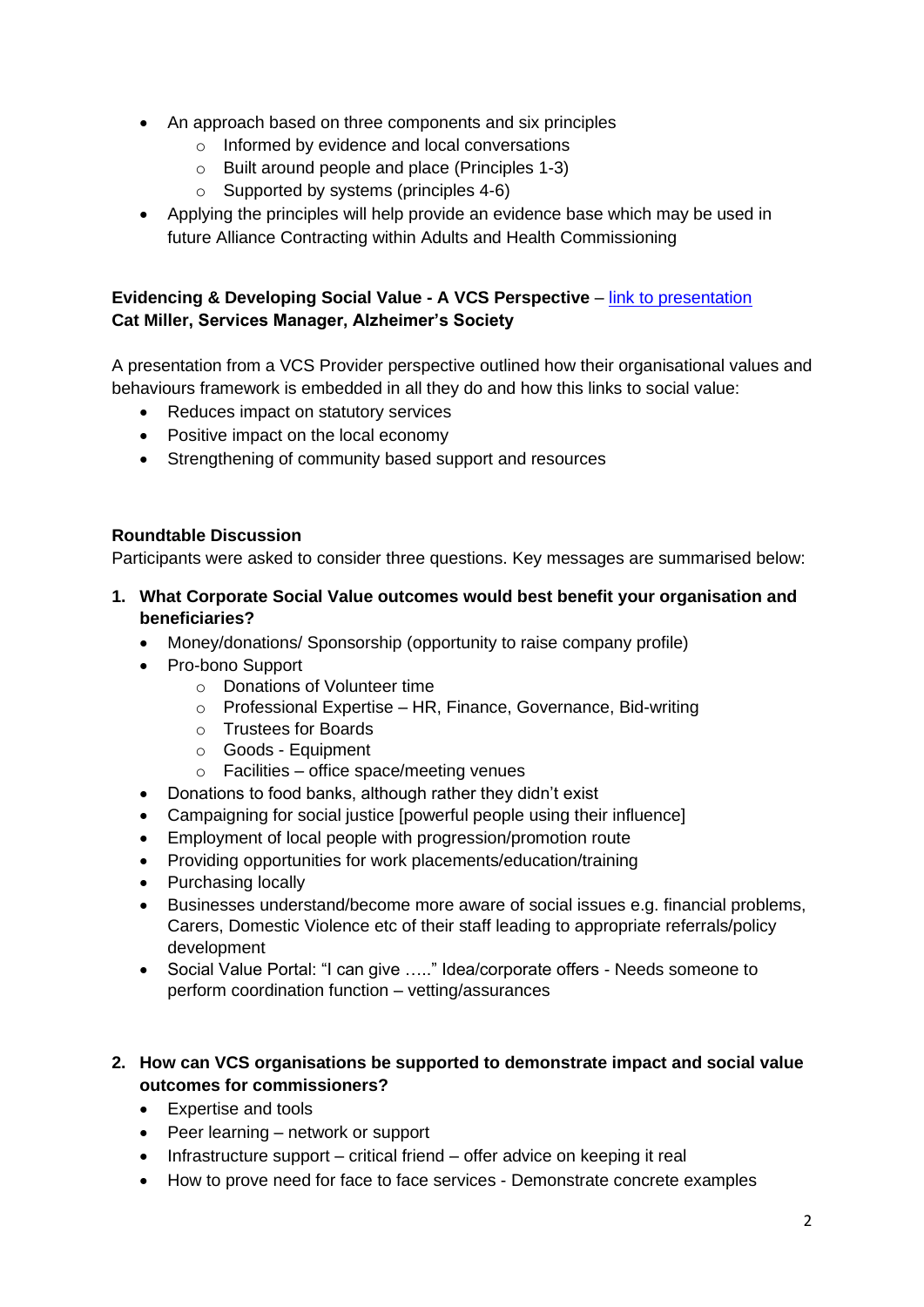- Longer contracts more opportunity to demonstrate outcomes
- Co-production of measurement frameworks
- HACT [Housing tool & Social Value](https://www.hact.org.uk/publications-and-tools) impact on individuals
- Support to understand the National TOMS Framework
	- $\circ$  To understand how much social value matters in tendering (what weighting is it 10% overall?)
	- $\circ$  Is this truly social value for the community?
	- $\circ$  How is the national task group going to have conversations with national funding forums to ensure VCS isn't being pulled in two directions?
- Support to understand Alliance Contracting
	- o Will it be equal shared risk if its shared decision making?
	- o Overcome the challenge of keeping each set of trustees happy whilst embarking on alliance model
	- $\circ$  VCS need to be allowed to add in the resource to be allowed to take part e.g. small but important – but don't have the time/staff
	- o Clarity of expectations/clear specification
	- o How to have honest conversations
- **3. How might the Wellbeing Approach be used to add social value and demonstrate impact and outcomes?**
	- Promoting wellbeing is fundamental social/physical/mental wellbeing
	- Opportunity to showcase what VCS do already
	- Measuring distance travelled
	- Share existing evidence base
	- Audit tool for measurement needs to be simple/not onerous for small organisations
	- Very much about supporting people to not be accessing statutory services how do we measure that e.g. snow clearance – less falls admission to A&E

#### **Key messages from the VCS for Commissioners**

- Specialist transport for those with more chronic illness
- Involvement in employee volunteer schemes lunchtime driving
- Costs to individuals of day care
- Referrals coming too late need more nursing care
- Cuts the really isolated have been affected more
- Impact of changing service e.g. affects carers lack of respite sometimes lower attendance if free
- Need to read up on generational diversity changing population with different needs
- Longer contracts more opportunity to demonstrate outcomes
- Clear/realistic specifications